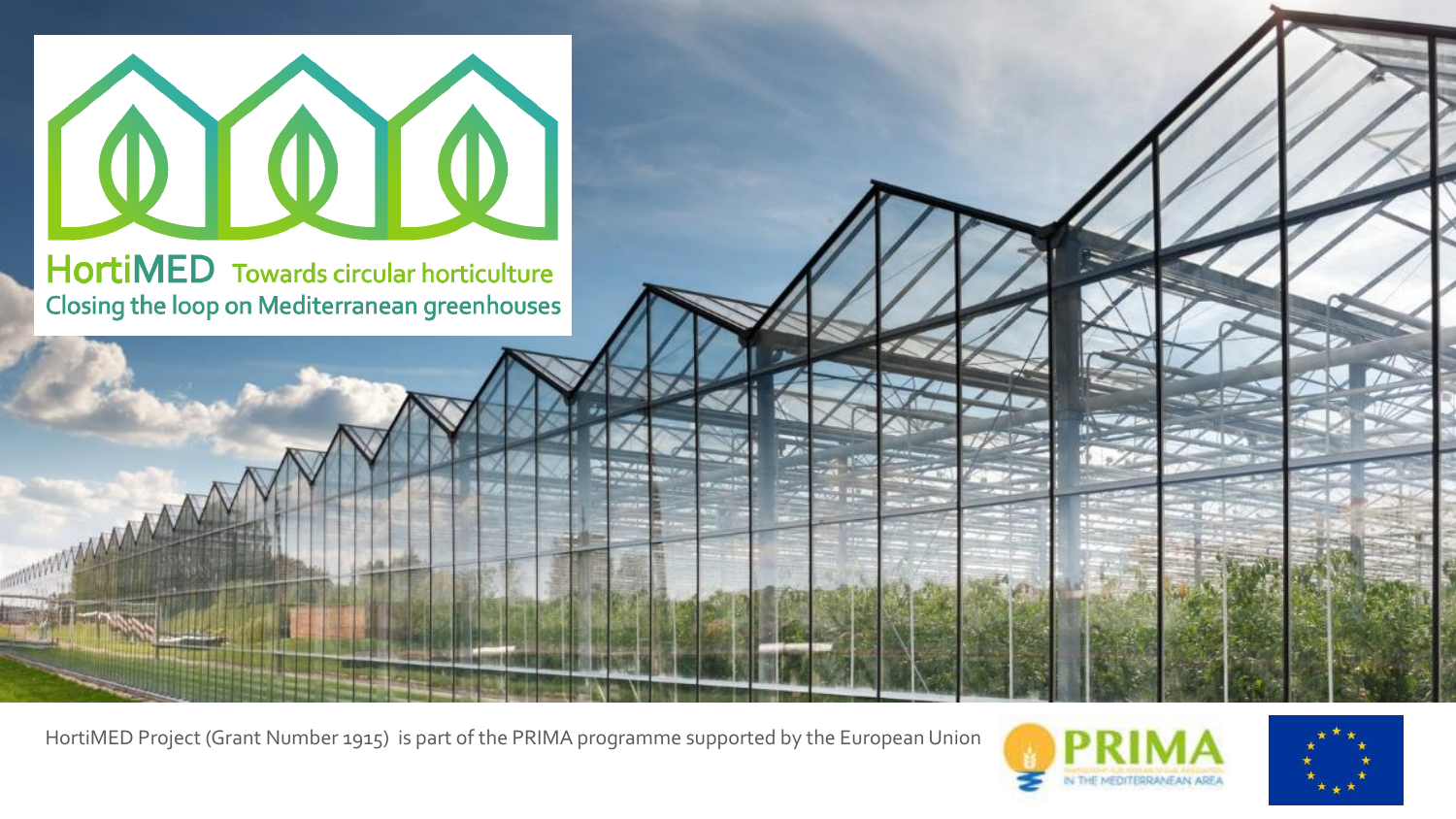

## **HORTIMED CONSORTIUM**



INKOA SISTEMAS S.L. (INKOA) Ribera de Axpe 11 D1 Dpto. 208 48950 Erandio SPAIN [www.inkoa.com](http://www.inkoa.com/)









HortiMED Project (Grant Number 1915) is part of the PRIMA programme supported by the European Union







National Institute of Oceanography and Fisheries (NIOF) [http://www.niof.sci.eg](http://www.niof.sci.eg/)

Universidad de Deusto<br>University of Deusto **Deusto** 

Universidad de Deusto (UDEUSTO) [https://www.deusto.es](https://www.deusto.es/cs/Satellite/deusto/es/universidad-deusto)



University of Mohamed Khider Biskra (UMKB) [http://univ-biskra.dz](http://univ-biskra.dz/index.php/en/)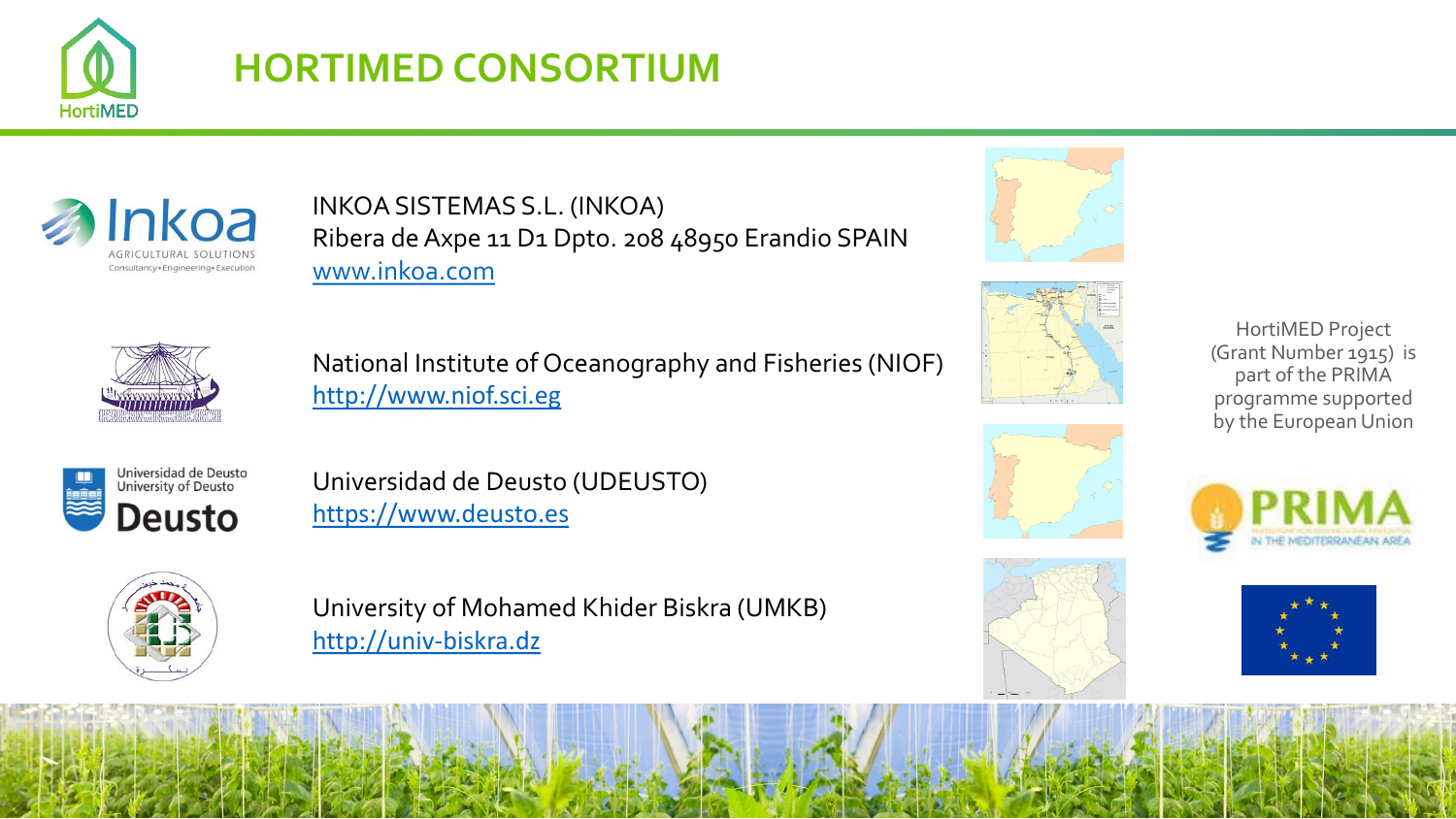

## **BACKGROUND**



## **Optimal Greenhouse Management**

HortiMED Project (Grant Number 1915) is part of the PRIMA programme supported by the European Union



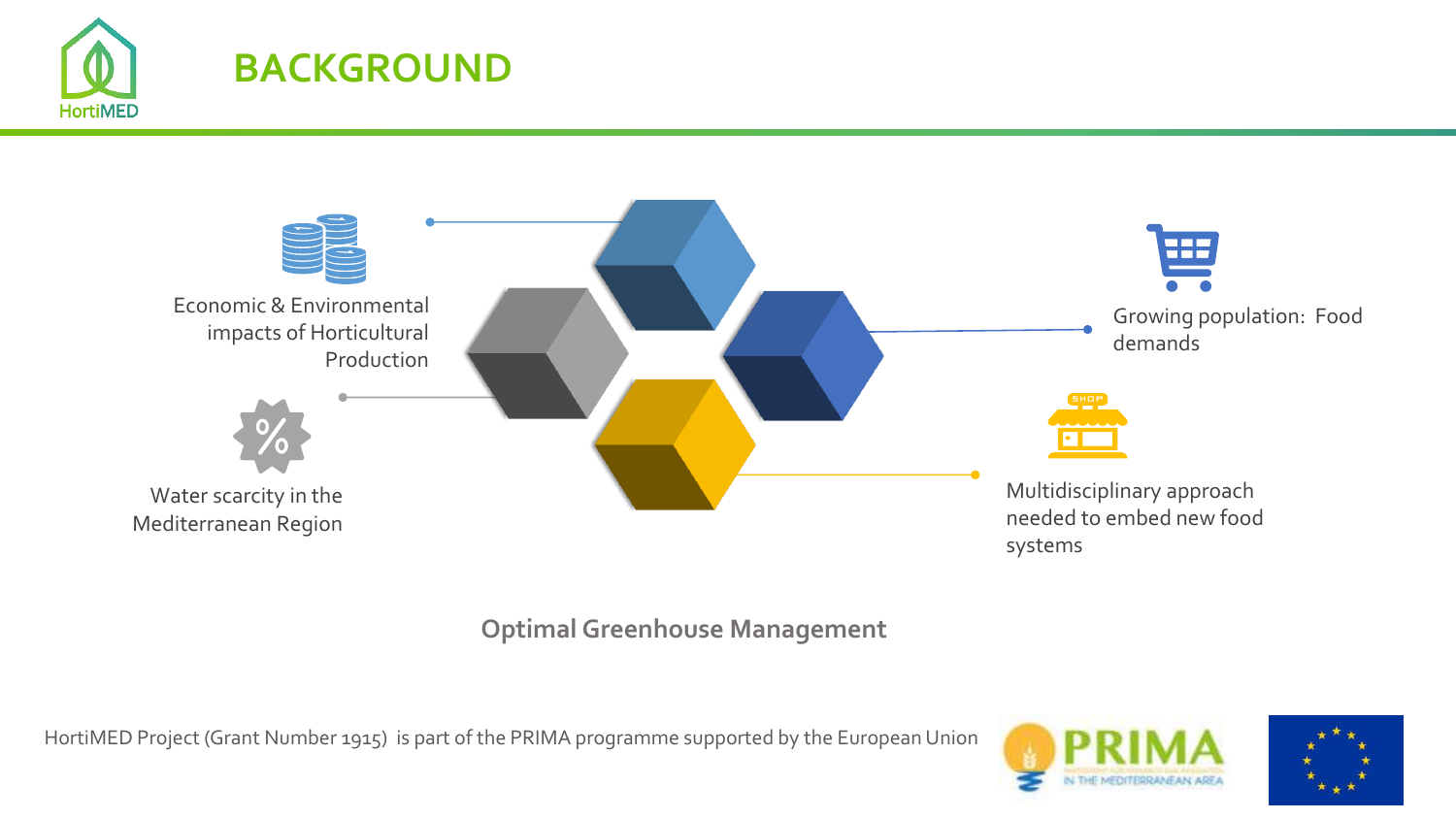

## **HORTIMED OBJECTIVES**

**OVERALL OBJECTIVE -** To provide the Mediterranean horticultural community with **innovative tools to enable resource efficient year round greenhouse cultivation** technologies for

 $\checkmark$  smart nutrient **V** irrigation & climate control Integrated pest management

HortiMED Project (Grant Number 1915) is part of the PRIMA programme supported by the European Union